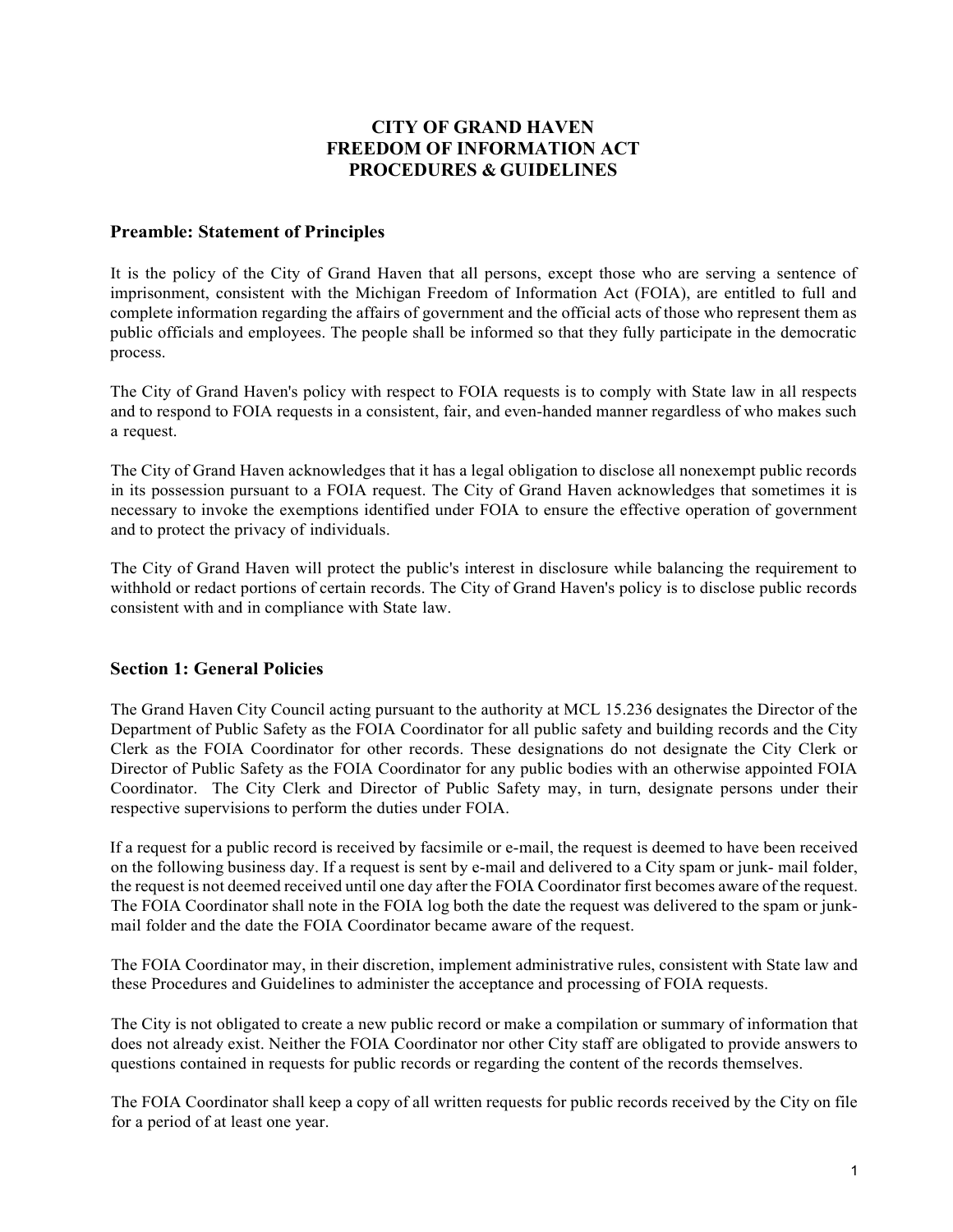#### **Section 2: Requesting a Public Record**

A person requesting to inspect or obtain copies of public records prepared, owned, used, possessed, or retained by the City of Grand Haven must do so in writing. The request must sufficiently describe a public record so as to enable City personnel to identify and find the requested public record. The request must include the requesting person's complete name, address and phone number, and/or email address. Corporate entities who request records under the FOIA must provide this information for a company's agent. A request that does not contain this information may be denied as invalid.

No specific form to submit a request for a public record is required. However, the FOIA Coordinator may make available a FOIA Request Form for use by the public.

Written requests for public records may be submitted in person or by mail to any City office. Requests may also be submitted electronically by facsimile and e-mail. Upon their receipt, requests for public records shall be promptly forwarded to the FOIA Coordinator for processing.

A person may request that public records be provided on non-paper physical media, electronically mailed, or otherwise provided to them in lieu of paper copies. The City will comply with the request only if it possesses the necessary technological capability to provide records in the requested non-paper physical media format.

A person may subscribe to future issues of public records that are created, issued, or disseminated by the City of Grand Haven on a regular basis. A subscription is valid for up to 6 months and may be renewed by the subscriber.

A person who makes a verbal, non-written request for information believed to be available on the City's website, where practicable and to the best ability of the employee receiving the request, shall be informed of the pertinent website address.

A person serving a sentence of imprisonment in a local, state or federal correctional facility is not entitled to submit a request for a public record. The FOIA Coordinator will deny all such requests.

# **Section 3: Processing aRequest**

Unless otherwise agreed to in writing by the person making the request, within 5 business days of receipt of a FOIA request the City will issue a response. If a request is received by facsimile, e-mail, or other electronic transmission, the request is deemed to have been received on the following business day. The City will respond to the request in one of the following ways:

- Grant the request.
- Issue a written notice denying the request.
- Grant the request in part and issue a written notice denying in part the request.
- Issue a notice indicating that due to the nature of the request the City needs an additional 10 business days to respond. Only one such extension is permitted.
- Issue a written notice indicating that the public record requested is available at no charge on the City's website.

If the request is granted or granted in part, the FOIA Coordinator will require that payment be made in full for the allowable fees associated with responding to the request before the public record is made available. The FOIA Coordinator shall provide a detailed itemization of the allowable costs incurred to process the request to the person making the request. A copy of these Procedures and Guidelines shall be provided to the requestor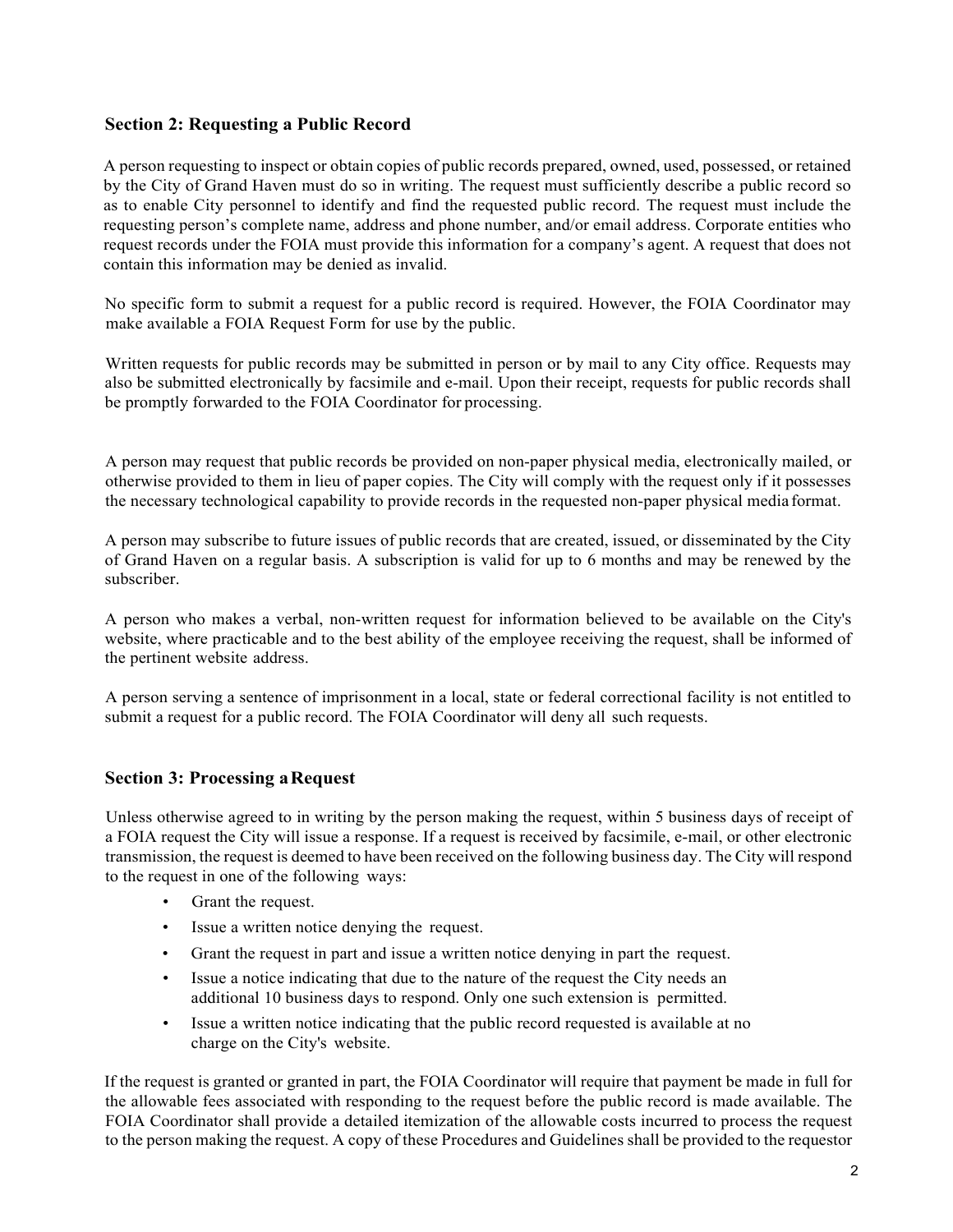with the response to a written request for public records, provided, however, that if these Procedures and Guidelines, and its Written Public Summary are maintained on the City's website, then a website link to those documents may be provided in lieu of providing paper copies.

If the cost of processing a FOIA request is \$50 or less, the requester will be notified of the amount due and where the documents can be obtained.

If based on a good faith calculation by the City, the cost of processing a FOIA request is expected to exceed \$50, or if the requestor has not fully paid for a previously granted request, the City will require a good-faith deposit before processing the request. In requesting a good-faith deposit the FOIA Coordinator shall provide the requestor with a detailed itemization of the allowable costs estimated to be incurred by the City to process the request and also provide a best efforts estimate of a time frame it will take the City to provide the records to the requestor. The best efforts estimate shall be nonbinding on the City, but will be made in good faith and will strive to be reasonably accurate, given the nature of the request in the particular instance, so as to provide the requested records in a manner based on the public policy expressed by Section 1 of the FOIA.

If the request is denied, or denied in part, the FOIA Coordinator will issue a Notice of Denial which shall provide in the applicable circumstance:

- An explanation as to why a requested public record is exempt from disclosure; or
- A certificate that the requested record does not exist under the name or description provided by the requestor, or another name reasonably known by the City; or
- An explanation or description of the public record or information within a public record that is separated or deleted from the public record; and
- An explanation of the person's right to submit an appeal of the denial to either the City Manager or seek judicial review in the Ottawa County Circuit Court; and
- An explanation of the right to receive attorneys' fees, costs, and disbursements as well actual or compensatory damages, and punitive damages of \$1,000, should they prevail in Circuit Court.
- The Notice of Denial shall be signed by the FOIA Coordinator.

If a request does not sufficiently describe a public record, the FOIA Coordinator may, in lieu of issuing a Notice of Denial indicating that the request is deficient, seek clarification or amendment of the request by the person making the request. Any clarification or amendment will be considered a new request subject to the timelines described in this Section.

The City shall provide reasonable facilities and opportunities for persons to examine and inspect public records during normal business hours. The FOIA Coordinator is authorized to promulgate rules regulating the manner in which records may be viewed to protect City records from loss, alteration, mutilation, or destruction and to prevent excessive interference with normal Cityoperations.

The FOIA Coordinator shall, upon written request, furnish a certified copy of a public record at no additional cost to the person requesting the public record.

#### **Section 4: Fee Deposits**

If the fee estimate is expected to exceed \$50.00 based on a good-faith calculation by the City, the requestor will be asked to provide a deposit not exceeding one-half of the total estimated fee.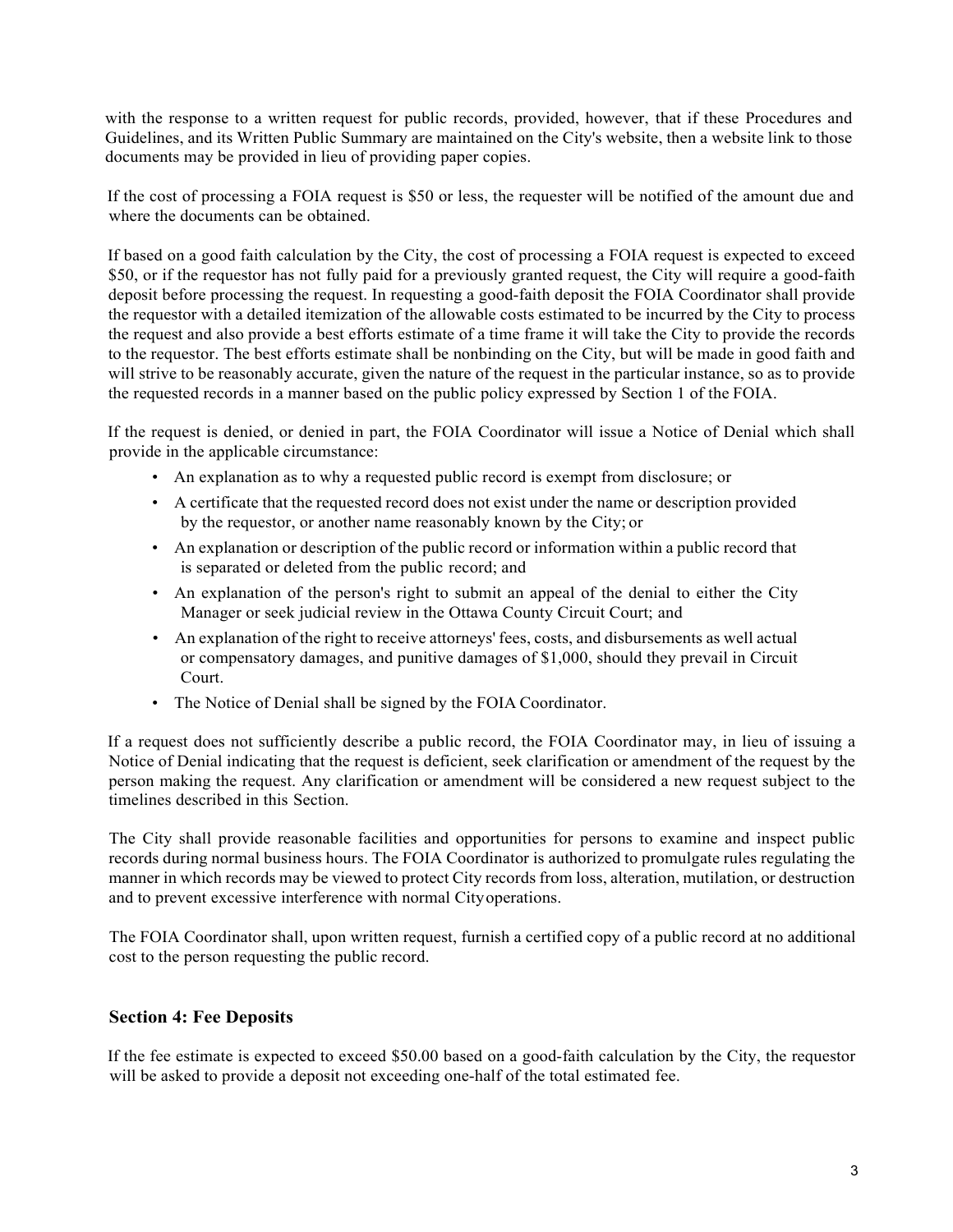If a request for public records is from a person who has not fully paid the City for copies of public records made in fulfillment of a previously granted written request, the FOIA Coordinators will require a deposit of 100% of the estimated processing fee before beginning to search for a public record for any subsequent written request by that person when all of the following conditions exist:

- the final fee for the prior written request is not more than 105% of the estimated fee;
- the public records made available contained the information sought in the prior written request and remain in the City's possession;
- the public records were made available to the individual, subject to payment, within the time frame estimated by the City to provide the records;
- 90 days have passed since the FOIA Coordinator notified the individual in writing that the public records were available for pickup or mailing;
- the individual is unable to show proof of prior payment to the City; and
- the FOIA Coordinator has calculated a detailed itemization that is the basis for the current written request's increased estimated fee deposit.

The FOIA Coordinator will not require an increased estimated fee deposit if any of the following apply:

- the person making the request is able to show proof of prior payment in full to the City;
- the City is subsequently paid in full for the applicable prior written request; or
- 365 days have passed since the person made the request for which full payment was not remitted to the City.

If the City requests a deposit and the deposit is not received by the City within 45 days from receipt of the notice of deposit required, and if the requesting person has not filed an appeal of the deposit amount, the request shall be considered abandoned by the requestor and the City is no longer required to fulfill the request. The deposit letter is considered received three days after it is sent, regardless of the means of transmission.

When the City has received a deposit, the request is processed, and the requestor does not pay all remaining costs within one year from the date of notification that the public records are available, the request shall be deemed abandoned and the deposit forfeited.

# **Section 5: Calculation of Fees**

A fee will not be charged for the cost of search, examination, review and the deletion and separation of exempt from nonexempt information unless failure to charge a fee would result in unreasonably high costs to the City because of the nature of the request in the particular instance, and the City specifically identifies the nature of the unreasonably high costs.

The following factors shall be used to determine an unreasonably high cost to the City:

- The particular request incurs costs greater than incurred from the typical or usual request received by the City. *See Bloch v Davison Community Schools, 2011 Mich App Lexis 771, 2011 WL 1564645*
- Volume of the public record requested
- Amount of time spent to search for, examine, review and separate exempt from nonexempt information in the record requested.
- Whether public records from more than one City department or various City offices is necessary to respond to the request.
- The available staffing to respond to the request.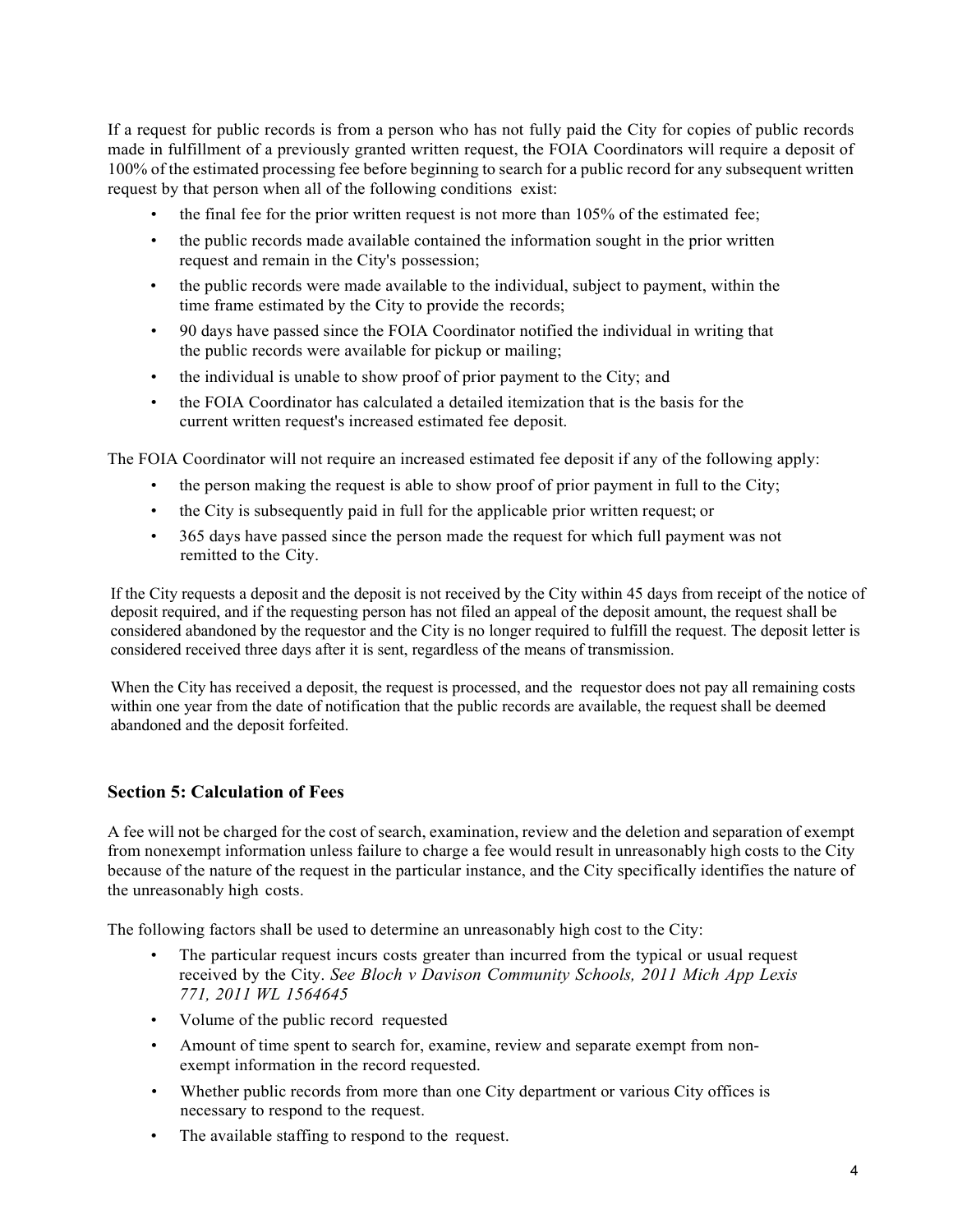• Any other similar factors identified by the FOIA Coordinator in responding to the particular request.

The City may charge for the following costs associated with processing a FOIA request:

- Labor costs directly associated with searching for, locating and examining a requested public record.
- Labor costs associated with a review of a record to separate and delete information exempt from disclosure of information that is disclosed.
- The actual cost of computer discs, computer tapes, or other digital or similar media.
- The cost of duplication of publication, not including labor, of paper copies of public records.
- The cost of labor associated with duplication or publication, including making paper copies, making digital copies, or transferring digital public records to non-paper physical media or through the Internet or other electronic means.
- The actual cost of mailing or sending a public record. Labor costs will be calculated based on the following requirements:
	- All labor costs will be estimated and charged in 15-minute increments with all partial time increments rounded down.
	- Labor costs will be charged at the hourly wage of the lowest-paid City employee capable of doing the work in the specific fee category, regardless of who actually performs work.
	- Labor costs will also include a charge to cover or partially cover the cost of fringe benefits. The City may add up to 50% to the applicable labor charge amount to cover or partially cover the cost of fringe benefits, but in no case may it exceed the actual cost of fringe benefits.
	- Overtime wages will not be included in labor costs until agreed to by the requestor; overtime costs will not be used to calculate the fringe benefit cost.

The cost to provide records on non-paper physical media when so requested will be based on the following requirements:

- Computer disks, computer tapes, or other digital or similar media will be at the actual and most reasonably economical cost for the non-paper media.
- This cost will only be assessed if the City has the technological capability necessary to provide the public record in the requested non-paper physical media format.
- To ensure the integrity and security of the City's technological infrastructure, the City will procure any requested non-paper media and will not accept non-paper media from the requestor.

The cost to mail records to a requestor will be based on the following requirements:

- The actual cost to mail public records using a reasonably economical and justified means.
- The City may charge for the least expensive form of postal delivery confirmation.
- No cost will be made for expedited shipping or insurance unless requested.

If the FOIA Coordinator does not respond to a written request in a timely manner, the following shall be required:

• Reduce the labor costs by 5% for each day the City exceeds the time permitted under FOIA up to a 50% maximum reduction if any of the following applies: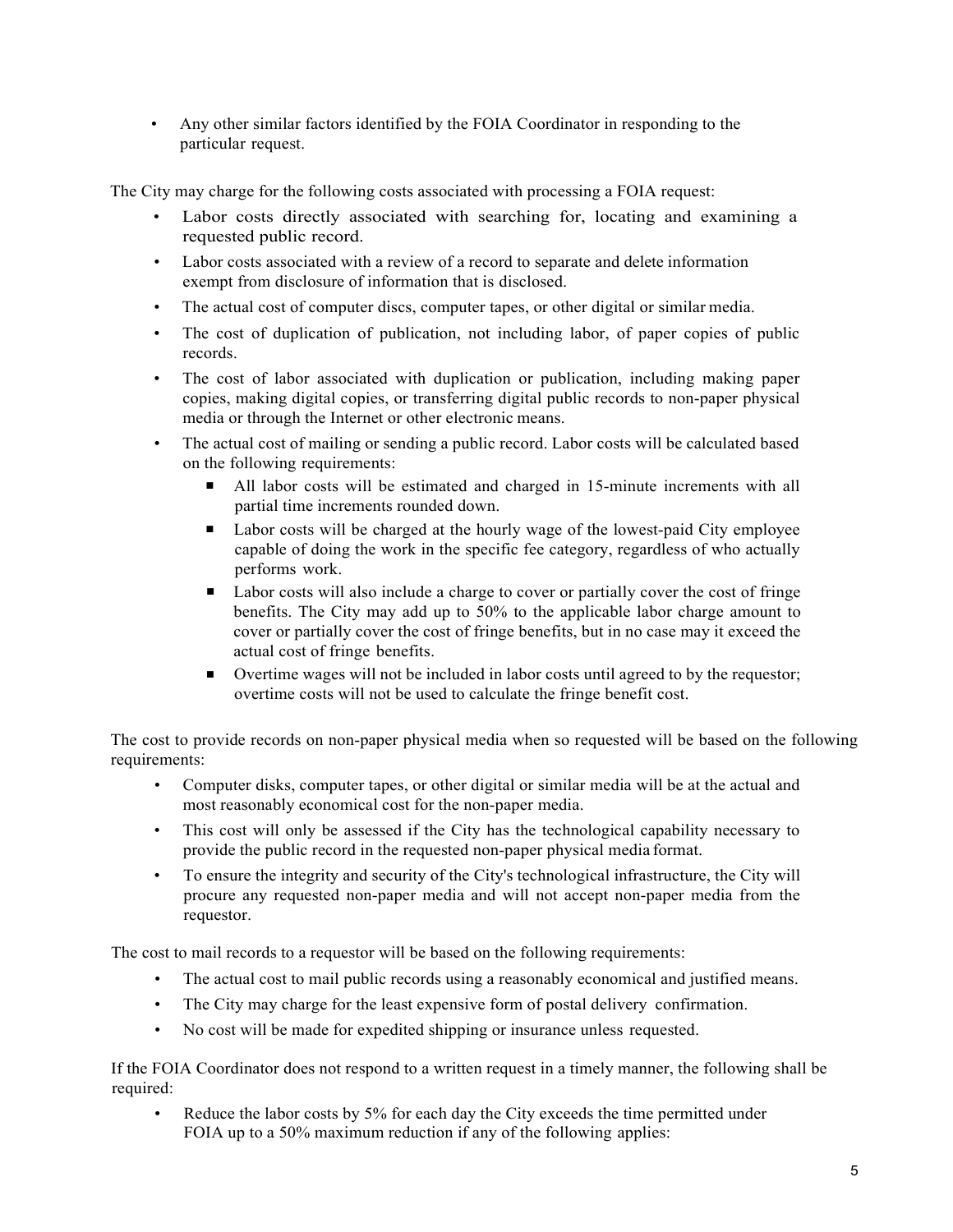- The late response was willful and intentional.
- The written request, within the first 250 words of the body of a letter facsimile, email, or e-mail attachment conveyed a request for information.
- The written request included the words, characters, or abbreviations for "freedom of information", "information", "FOIA", "copy" or a recognizable misspelling of such, or legal code reference to MCL 15. 231 et seq or 1976 Public Act 442 on the front of an envelope or in the subject line of an e-mail, letter or facsimile cover page.
- Fully note the charge reduction in the Detailed Itemization of CostsForm

# **Section 6: Waiver of Fees**

The cost of the search for and copying of a public record may be waived or reduced if, in the sole judgment of the FOIA Coordinator, a waiver or reduced fee is in the public interest because such can be considered as primarily benefitting the general public.

The FOIA Coordinators will waive the first \$20.00 of the processing fee for a request if the person requesting a public record submits an affidavit stating that they are:

- indigent and receiving specific public assistance; or
- if not receiving public assistance stating facts demonstrating an inability to pay because of indigency.

An individual is not eligible to receive the waiver if:

- the requestor has previously received discounted copies of public records from the City twice during the calendar year; or
- the requestor requests information in connection with other persons who are offering or providing payment to make the request.

A nonprofit organization designated by the State to carry out activities under subtitle C of the Developmental Disabilities Assistance and Bill of Rights Act of 200 and the Protection and Advocacy for Individuals with Mental Illness Act, or their successors, if the request meets all of the following requirements:

- is made directly on behalf of the organization or its clients;
- is made for a reason wholly consistent with the mission and provisions of those laws under Section 931 of the Mental Health Code, MCL 330.1931;
- is accompanied by documentation of its designation by the State.

# **Section 7: Appeal of a Denial of a Public Record**

When a requestor believes that all or a portion of a public record has not been disclosed or has been improperly exempted from disclosure, they may file an appeal of the denial with the City Manager. The appeal must be in writing, specifically state the word "appeal" and identify the reason or reasons the requestor is seeking a reversal of the denial.

Within 10 business days of receiving the appeal, the City Manager will respond in writing by:

• reversing the disclosure denial;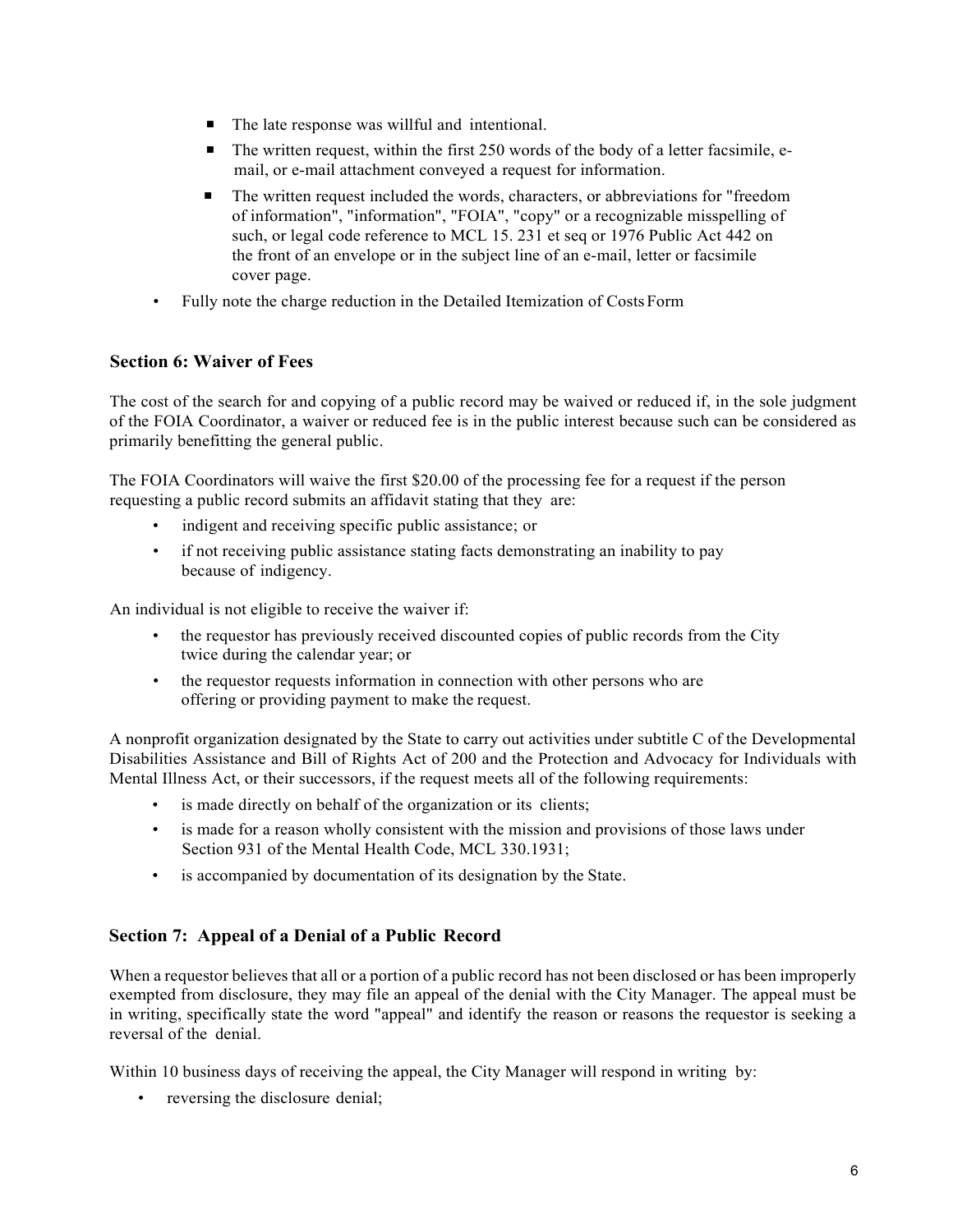- upholding the disclosure denial; or
- reversing the disclosure denial in part and upholding the disclosure denial in part.

Under unusual circumstances, such as the need to examine or review a voluminous amount of separate and distinct public records or the need to collect the requested records from numerous facilities located apart from the office receiving or processing the request, the City Manager may issue not more than **1** notice of extension for not more than 10 business days to respond to the appeal

Whether or not a requestor submitted an appeal of a denial to the City Manager, he or she may file a civil action in Ottawa County Circuit Court within 180 days after the City's final determination to deny the request.

If the court determines that the public record is not exempt from disclosure, the court will award the appellant reasonable attorneys' fees, costs, and disbursements. If the court determines that the appellant prevails only in part, the court in its discretion may award all or an appropriate portion of reasonable attorneys' fees, costs, and disbursements.

If the court determines that the City arbitrarily and capriciously violated the FOIA by refusing or delaying the disclosure of copies of a public record, it shall award the appellant punitive damages in the \$1,000.

# **Section 8: Appeal of an Excessive FOIA Processing Fee**

If a requestor believes that the fee charged by the City to process a FOIA request exceeds the amount permitted by State law, they must first submit a written appeal for a fee reduction to the City Manager. The appeal must be in writing, specifically state the word "appeal" and identify how the required fee exceeds the amount permitted.

Within 10 business days after receiving the appeal, the City Manager will respond in writing by:

- waiving the fee;
- reducing the fee and issuing a written determination indicating the specific basis that supports the remaining fee, accompanied by a certification by the City Manager that the statements in the determination are accurate and the reduced fee amount complies with these Procedures and Guidelines and Section 4 of the FOIA;
- upholding the fee and issuing a written determination indicating the specific basis under Section 4 of the FOIA that supports the required fee, accompanied by a certification by the City Manager that the statements in the determination are accurate and the fee amount complies with these Procedures and Guidelines and Section 4 of the FOIA; or
- issuing a notice detailing the reason or reasons for extending for not more than 10 business days the period during which the City Manager will respond to the written appeal.

Within 45 days after receiving notice of the City Manager's determination of a fee appeal, a requestor may commence a civil action in Ottawa County Circuit Court for a fee reduction. If a civil action is filed appealing the fee, the City is not obligated to process the request for the public record until the Court resolves the fee dispute.